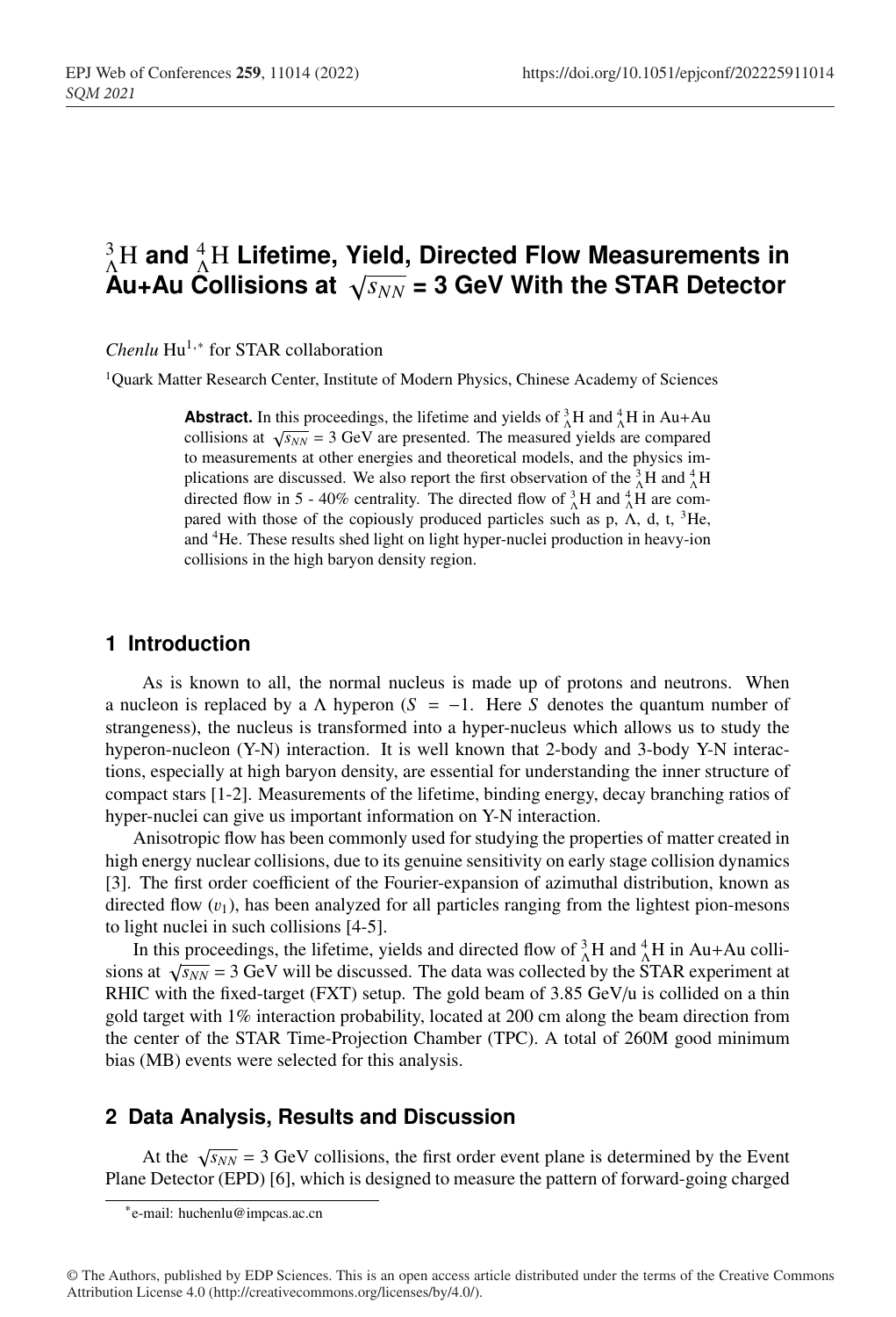particles emitted in heavy-ion collisions and covers a pseudorapidity range of 2.14  $<$  |η|  $<$ 5.09. The directed flow  $(v_1)$  discussed below is determined by the first order event plane.

#### <sup>37</sup> **2.1 Particle Reconstruction**

The hyper-nuclei  ${}^{3}_{\Lambda}$ H and  ${}^{4}_{\Lambda}$ The hyper-nuclei  ${}_{\Lambda}^{3}H$  and  ${}_{\Lambda}^{4}H$  are reconstructed with following decay channels:  ${}_{\Lambda}^{3}H \rightarrow {}_{3}^{3}H + \pi^{-}$ ,  ${}_{\Lambda}^{3}H \rightarrow d + p + \pi^{-}$ ,  ${}_{\Lambda}^{4}H \rightarrow {}_{4}^{4}He + \pi^{-}$ . To assure the quality of each track, a minimum of 15 hits out of 45 hits in the TPC is required. The secondary decay topology is <sup>41</sup> reconstructed by the KFParticle program which is based on a Kalman filter method [7]. In the program, the error-matrices are used to enhance the reconstruction significance. A set <sup>43</sup> of cuts on topological variables are applied to the hyper-nuclei candidates to optimize the significance.

## **2.2**  $^3_\Lambda \text{H}$  and  $^4_\Lambda \text{H}$  Lifetime Measurements

The reconstructed  ${}^{3}_{\Lambda}H$  and  ${}^{4}_{\Lambda}H$  candidates are divided into different  $L/\beta\gamma$  intervals, where *L* is is the decay length,  $\beta$  and  $\gamma$  are particle velocity and Lorentz factor, respectively. The raw signal counts  $N^{raw}$  for each  $L/\beta\gamma$  interval are obtained from corresponding backgroundsubtracted invariant mass spectrum using a bin counting method. The signal counts are  $\frac{1}{2}$  corrected with the detector acceptance and reconstruction efficiency ( $\epsilon_{TPC} \times \epsilon_{PID}$ ). The corrected hyper-nuclei counts as a function of  $L/\beta\gamma$  is fitted to an exponential function  $(N = N_0 e^{-L/\beta \gamma c \tau})$  to obtain the mean lifetime  $\tau$ .

The lifetimes 232  $\pm$  29(stat.)  $\pm$  37(syst.) for  ${}_{\Lambda}^{3}H$  (2-body decay channel) and 218  $\pm$ 8(stat.) ± 12(syst.) for  $^{4}_{\Lambda}$ H are obtained from the  $\sqrt{s_{NN}}$  = 3 GeV data. As shown in Fig. 1, the  ${}_{\alpha}^{4}$ H measurement is the most precise measurement to date, and within uncertainties, the measured  ${}^{3}_{\Lambda}$ H and  ${}^{4}_{\Lambda}$ H lifetimes are consistent with previous measurements from ALICE [8, <sup>57</sup> 9], STAR [10], HypHI [11].



**Figure 1.** Measured lifetimes of  ${}_{\Lambda}^{3}H$  (a) and  ${}_{\Lambda}^{4}H$  (b) are shown comparing to previous measurements and theoretical calculations as well as the free  $\Lambda$  lifetime. The experimental average lifetimes and the corresponding uncertainty of  ${}_{\Lambda}^{3}$ H and  ${}_{4}^{4}$ H and  ${}_{4}^{4}$ H and shown as orange bands  $^{4}_{6}$ H are also shown as orange bands.

## **2.3**  $^3_\Lambda \text{H}$  and  $^4_\Lambda \text{H}$  Yield Measurements

The hyper-nuclei  ${}^{3}_{\Lambda}$ H and  ${}^{4}_{\Lambda}$ H yields from their 2-body decay channels are extracted as a function of  $p_T$  and y in two centrality selections: 0–10% and 10–50%. The efficiencycorrected  $p_T$  spectra in each rapidity slice are extrapolated down to  $p_T=0$  to obtain  $p_T$  inte-<sup>62</sup> grated value of yields (*dN*/*d*y). Different functions (e.g blast-wave function) are used to estimate the systematic uncertainties in the unmeasured  $p_T$  regions. We have assumed branching ratios of 25% and 50% for the 2-body decay of  $^{3}_{\Lambda}$ H and  $^{4}_{\Lambda}$ H, respectively.

The  ${}_{\Lambda}^{3}H$  and  ${}_{\Lambda}^{4}H$  yields at |y| < 0.5 as a function of beam energy in central heavy-ion <sup>66</sup> collisions are extracted and are compared to theoretical models as shown in Fig. 2. For  ${}_{\Lambda}^{3}$ H, the measured yield is consistent with the thermal model from GSI/Heidelberg [12]. The thermal model adopting the canonical ensemble can approximately describe the  $^{3}_{\Lambda}H$  yield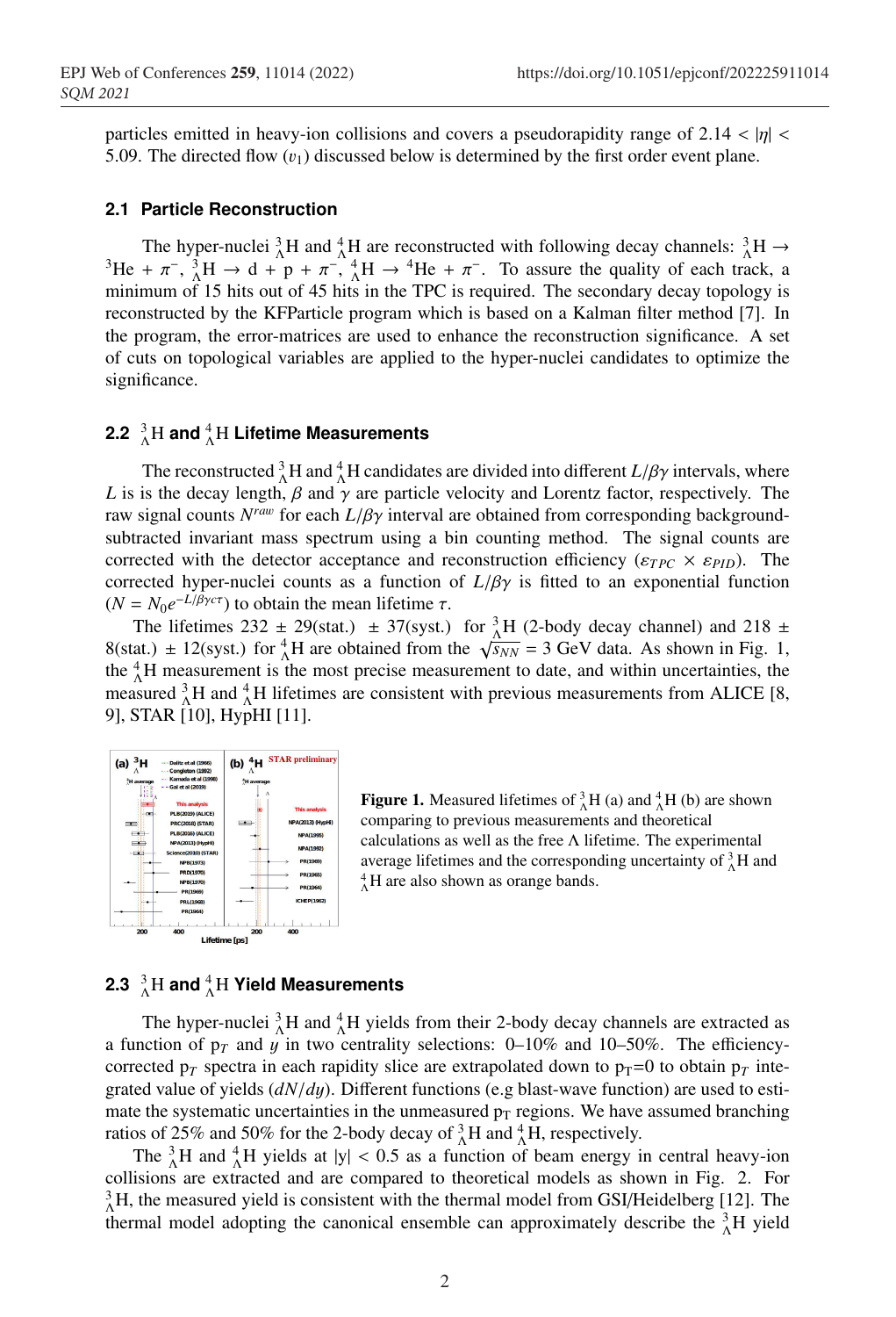<sup>69</sup> both at 3 GeV and 2.76 TeV. Canonical ensemble thermal statistics is required to account for the large  $\phi/K^-$  and  $\phi/\Xi^-$  ratios measured at the same energy as well. We also observe that the coalescence model (DCM) [13] is consistent with the  ${}^{3}_{\Lambda}H$  yield while underestimating the <sup>4</sup><sub>A</sub>H. On the other hand, the hybrid UrQMD overestimates both  ${}_{\Lambda}^{3}$ H and  ${}_{\Lambda}^{4}$ H yields by an order of magnitude.



**Figure 2.**  ${}_{\Lambda}^{3}H$  (a) and  ${}_{\Lambda}^{4}H$  (b) yields at  $|y| < 0.5$  as a function of beam energy in central heavy ion collisions. The symbols represent measurements while the lines represent different theoretical calculations. The data points assume a branching ratio of 25(50)% for  ${}_{\Lambda}^{3}H({}^{4}_{\Lambda}H) \rightarrow {}^{3}He({}^{4}He) + \pi^{-}$ .

## **2.4**  $^{3}_{\Lambda}$ H and  $^{4}_{\Lambda}$ H Directed Flow Measurements

Directed flow of  $\Lambda$  hyperons,  ${}_{\Lambda}^{3}H$ , and  ${}_{\Lambda}^{4}H$  are extracted with event plane method. Figure 3 shows the  $v_1$  for hyper-nuclei and  $\Lambda$  hyperons versus rapidity from the  $\sqrt{s_{NN}} = 3$  GeV Au + Au collisions. The yellow-red line is the result of linear fit to the data and is plotted in full rapidity region  $|y| \le 0.9$ . For comparison, the  $v_1$  distributions for p, d, t, <sup>3</sup>He and <sup>4</sup>He, from <sup>79</sup> the events with same centrality, are shown as open symbols in the figure. Here the results of the linear fits to the light-nuclei are plotted as dashed-lines only in the positive rapidity region. As one can see, the  $v_1$  of  $\Lambda$  hyperons is consistent with that of protons, and the slopes of hyper-nuclei  $v_1$  are also similar to that of the corresponding light-nuclei with the same mass number within statistical uncertainties.



Figure 3. Hyper-nuclei  $v_1$  as a function of rapidity from the  $\sqrt{s_{NN}} = 3$  GeV 5 – 40% mid-central Au + Au collisions at RHIC-STAR. In case of  ${}^{3}_{\Lambda}H$ , both 2-body (dots) and 3-body (triangles) decays are used. Results from fitting with a first-order polynomial function are shown as the yellow-red lines. The rapidity dependence of  $v_1$  for p, d, t,<sup>3</sup>He and <sup>4</sup>He are also shown as open-circles, diamonds, uptriangles, down-triangles and squares, respectively. The corresponding results of the linear fits are shown as dashed lines in the positive rapidity region.

Extracted mid-rapidity  $v_1$  slopes,  $dv_1/dy|_{y=0}$ , for  $\Lambda$  hyperons,  ${}_{\Lambda}^3H$ , and  ${}_{\Lambda}^4H$ , are summarized in Fig. 4 as red filled-squares, as a function of particle mass. For comparison, the slopes of light-nuclei p, d, t,  ${}^{3}$ He, and  ${}^{4}$ He from the events with same centrality class (5-40%) in  $\sqrt{s_{NN}}$  = 3 GeV Au+Au collisions are shown as open circles. The result of a linear fit to the light-nuclei is shown as the yellow-red line in the figure. Overall, hyper-nuclei  $v_1$  slopes are consistent with that of light-nuclei which has similar mass albeit the large uncertainties in the results. The mass dependence of the  $v_1$  slope implies that the coalescence is the dominant mechanism for hyper-nuclei production in heavy-ion collisions.